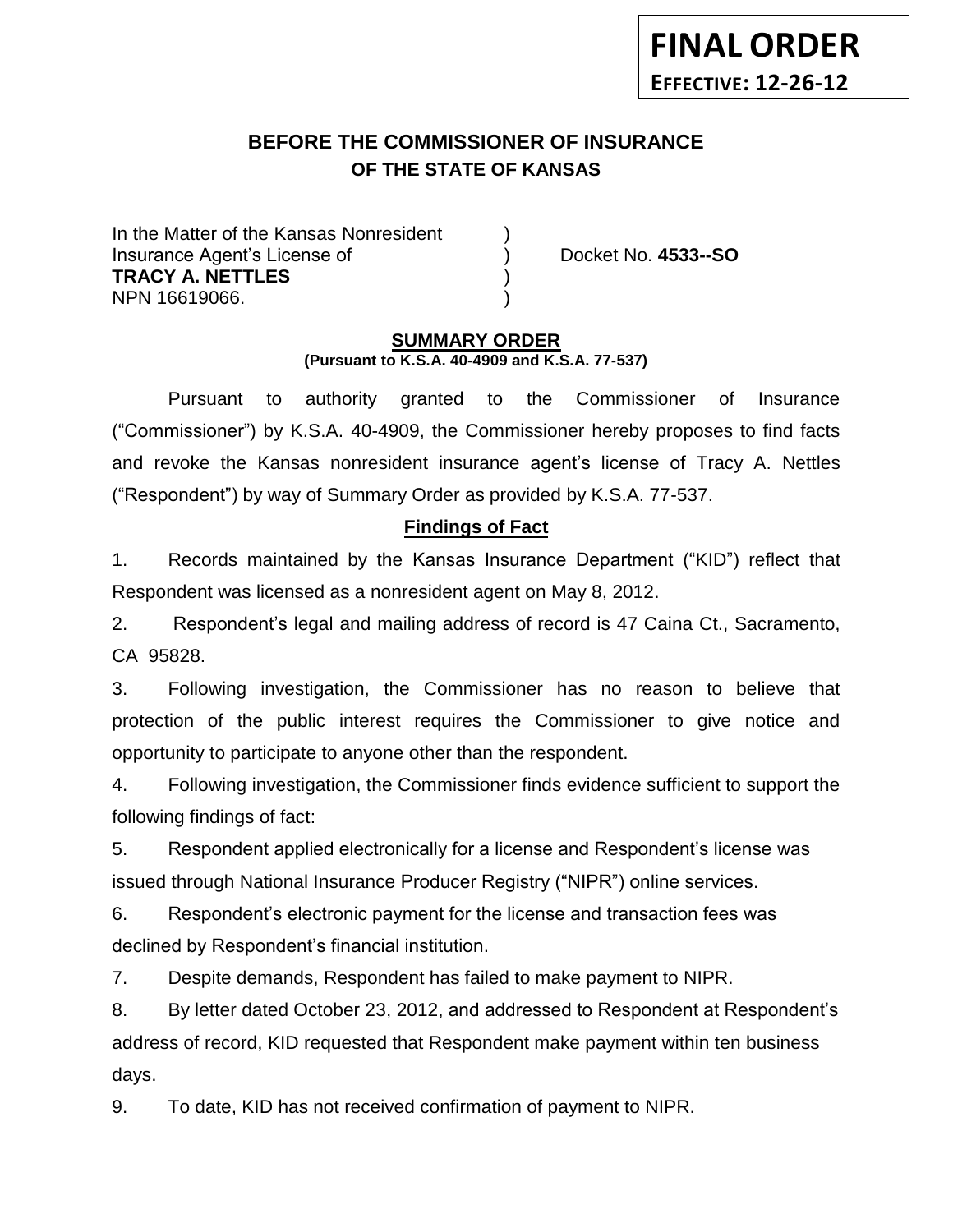10. By letter of November 8, 2012, addressed to Respondent at her address of record, counsel for KID summarized the foregoing facts and invited Respondent to reply in writing if she disputed the facts.

11. To date, Respondent has not replied, and the letter has not been returned; thus, the facts are deemed undisputed.

# **Applicable Law**

12. K.S.A. 2011 Supp. 40-4909(a) provides, in relevant part:

"The commissioner may deny, suspend, revoke or refuse renewal of any license issued under this act if the commissioner finds that the applicant or license holder has: . . .

(8) Used any fraudulent, coercive, or dishonest practice, or demonstrated any incompetence, untrustworthiness or financial irresponsibility in the conduct of business in this state or elsewhere." K.S.A. 2011 Supp. 40- 4909(a).

13. The Commissioner may revoke any license issued under the Insurance Agents Licensing Act if the Commissioner finds that the interests of the insurer or the insurable interests of the public are not properly served under such license. K.S.A. 2011 Supp. 40-4909(b).

### **Conclusions of Law**

14. The Commissioner has jurisdiction over Respondent as well as the subject matter of this proceeding, and such proceeding is held in the public interest.

15. The Commissioner finds, based on the facts contained in paragraphs 5 through 9, that Respondent's license may be revoked pursuant to K.S.A. 40-4909(a)(8) because Respondent has demonstrated financial irresponsibility in business.

16. Moreover, the Commissioner finds, based on the facts contained in paragraph 8, that Respondent's license may be revoked pursuant to K.S.A. 40-4909(a)(8) because Respondent demonstrated a lack of trustworthiness by failing repeatedly to respond to communication from NIPR and from KID.

17. Based on the foregoing findings, the Commissioner concludes that sufficient grounds exist for the revocation of Respondent's insurance agent's license pursuant to K.S.A. 40-4909(a).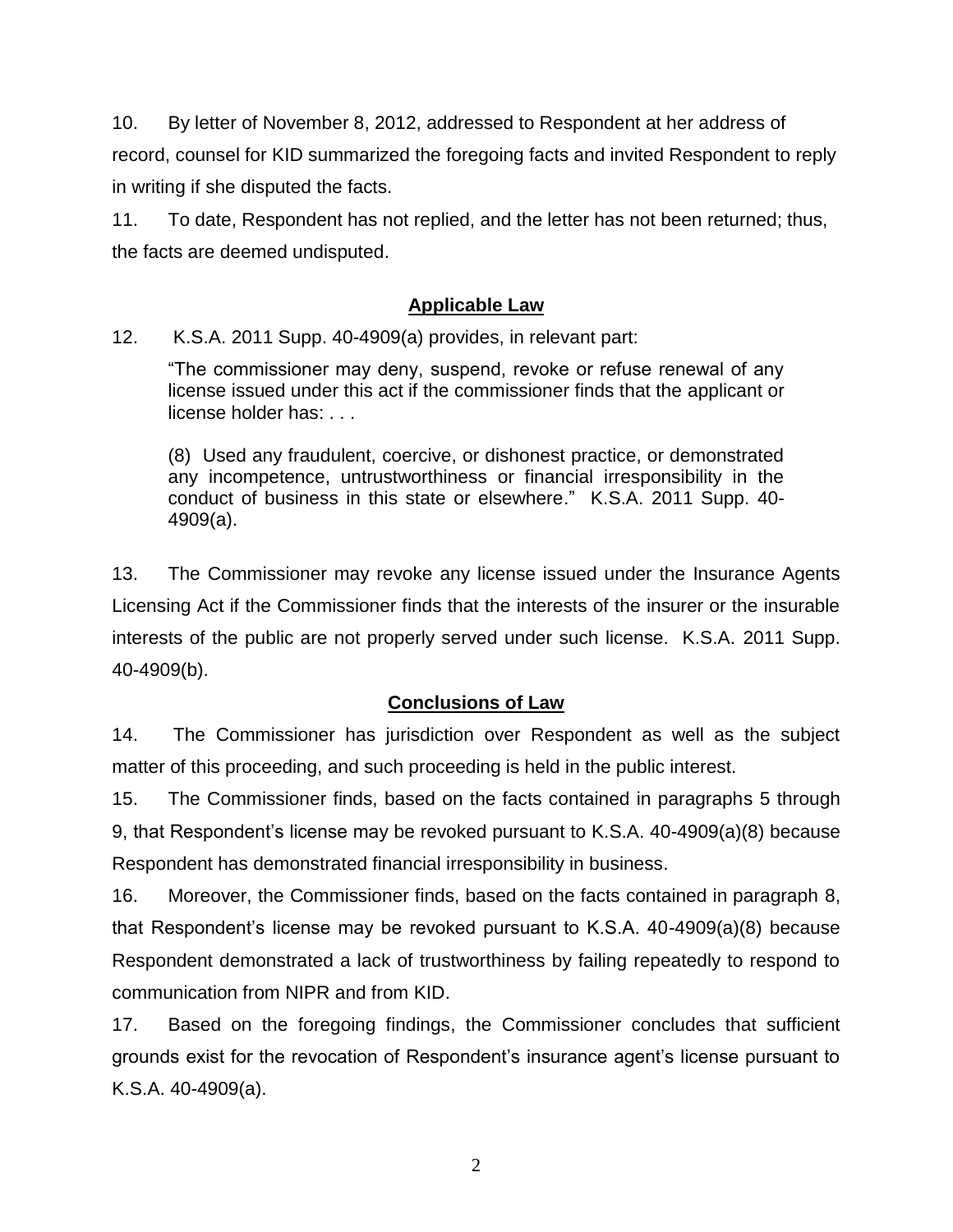18. The Commissioner further concludes Respondent's license may be revoked pursuant to K.S.A. 40-4909(b) because such license is not properly serving the interests of the insurer and the insurable interests of the public.

19. Based on the facts and circumstances set forth herein, it appears that the use of summary proceedings in this matter is appropriate, in accordance with the provisions set forth in K.S.A. 77-537(a), in that the use of summary proceedings does not violate any provision of the law, the protection of the public interest does not require the KID to give notice and opportunity to participate to persons other than Respondent, and after investigation, KID believes in good faith that the allegations will be supported to the applicable standard of proof.

#### **Policy to be Served**

20. Before issuing an insurance agent license, the Commissioner must determine that the applicant is qualified and has not committed any act that would be grounds for denial, suspension, or revocation. K.S.A. 40-4905(b). Further, the Commissioner may revoke any license issued under the Insurance Agents Licensing Act if the Commissioner finds that the interests of the insurer or the insurable interests of the public are not properly served under the license. The following action is necessary and appropriate to promote the security and integrity of the insurance business and protect insurance consumers by licensing, or continuing to license, persons or entities to sell, solicit, or negotiate insurance in the State of Kansas only if their conduct indicates they are both qualified and trustworthy.

**IT IS THEREFORE ORDERED BY THE COMMISSIONER OF INSURANCE THAT** the Kansas nonresident insurance agent's license of **TRACY A. NETTLES** is hereby **REVOKED. It is further ordered,** that **TRACY A. NETTLES** shall **CEASE and DESIST** from the sale, solicitation, or negotiation of insurance, doing any act toward the sale, solicitation, or negotiation of insurance, and/or receiving compensation deriving from the sale, solicitation, or negotiation of insurance in Kansas or on Kansas risks through business conducted on and after the effective date of this order.

**It is further ordered**, pursuant to KSA 77-415(b)(2)(A), that this order is designated by KID as precedent.

3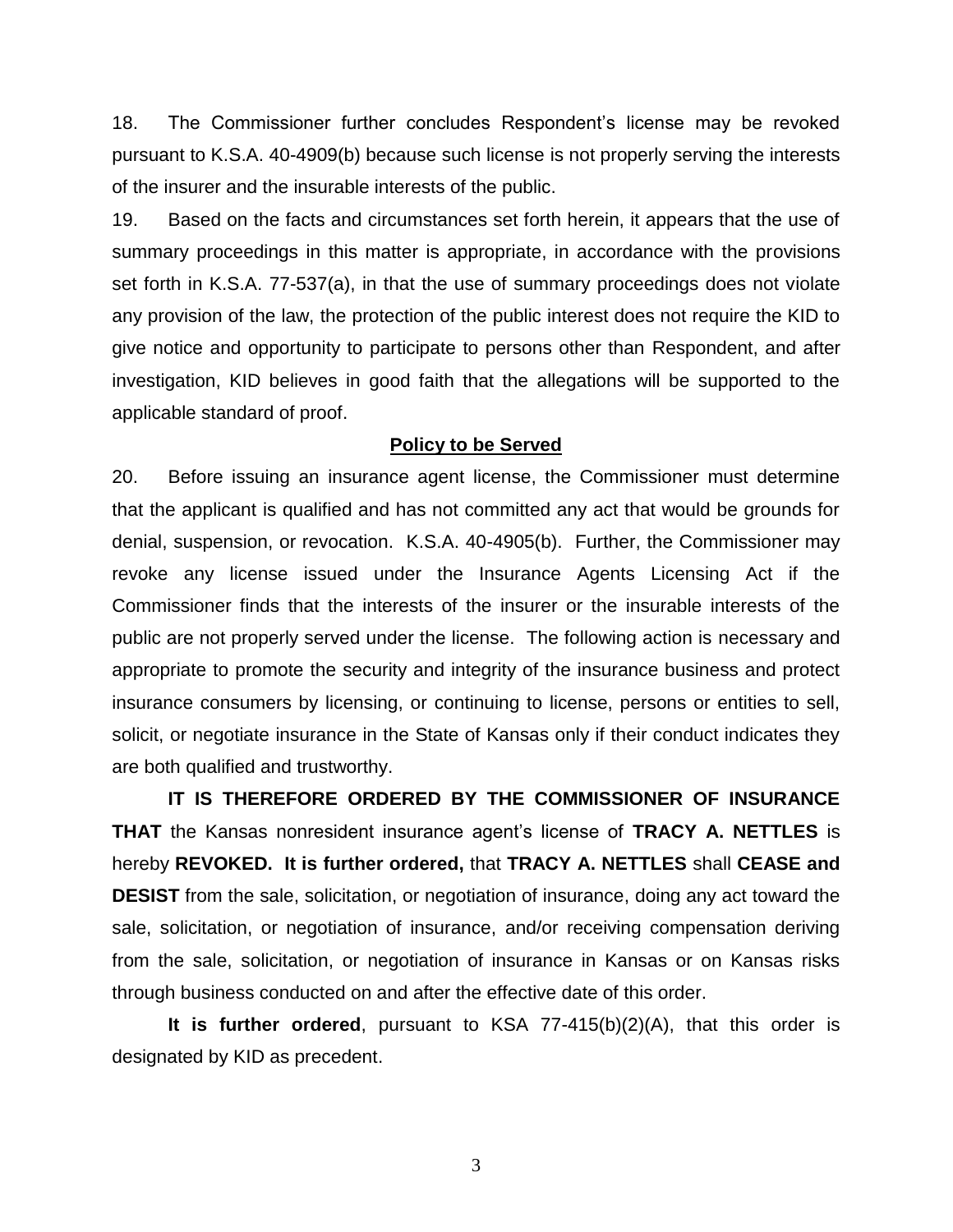# **IT IS SO ORDERED THIS \_\_7th\_\_ DAY OF DECEMBER 2012, IN THE CITY OF TOPEKA, COUNTY OF SHAWNEE, STATE OF KANSAS.**



/s/ Sandy Praeger Sandy Praeger Commissioner of Insurance

BY:

\_/s/ Zachary J.C. Anshutz\_\_\_\_\_\_\_\_\_\_\_ Zachary J.C. Anshutz General Counsel

# **NOTICE OF RIGHTS TO HEARING AND REVIEW**

**Within fifteen (15) days of the date of service of this Summary Order, Respondent** may submit a written request for a hearing pursuant to K.S.A. 77-537 and K.S.A. 77-542. Any request for a hearing should be addressed to the following:

Zachary J.C. Anshutz, General Counsel Kansas Insurance Department 420 S.W. 9<sup>th</sup> Street Topeka, Kansas 66612

If a hearing is requested, the Kansas Insurance Department will serve notice of the time and place of the hearing and information on procedures, right of representation, and other rights of parties relating to the conduct of the hearing.

**If a hearing is not requested in the time and manner stated above, this Summary Order shall become effective as a Final Order upon the expiration of time for requesting a hearing.** In the event Respondent files a Petition for Judicial Review, pursuant to K.S.A. 77-613(e), the agency officer to be served on behalf of the Kansas Insurance Department is

Zachary J.C. Anshutz, General Counsel Kansas Insurance Department 420 S.W.  $9<sup>th</sup>$  Street Topeka, Kansas 66612